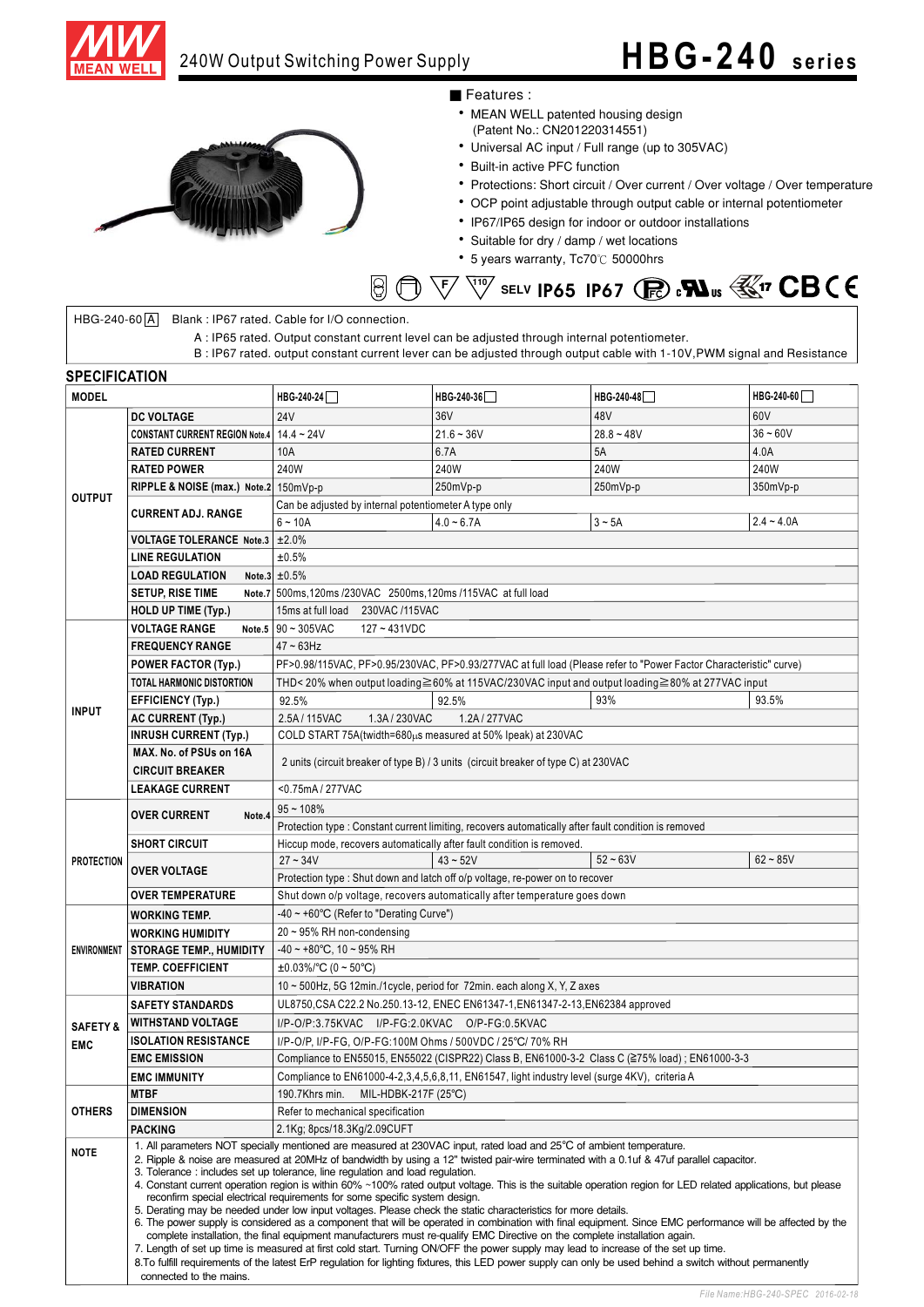

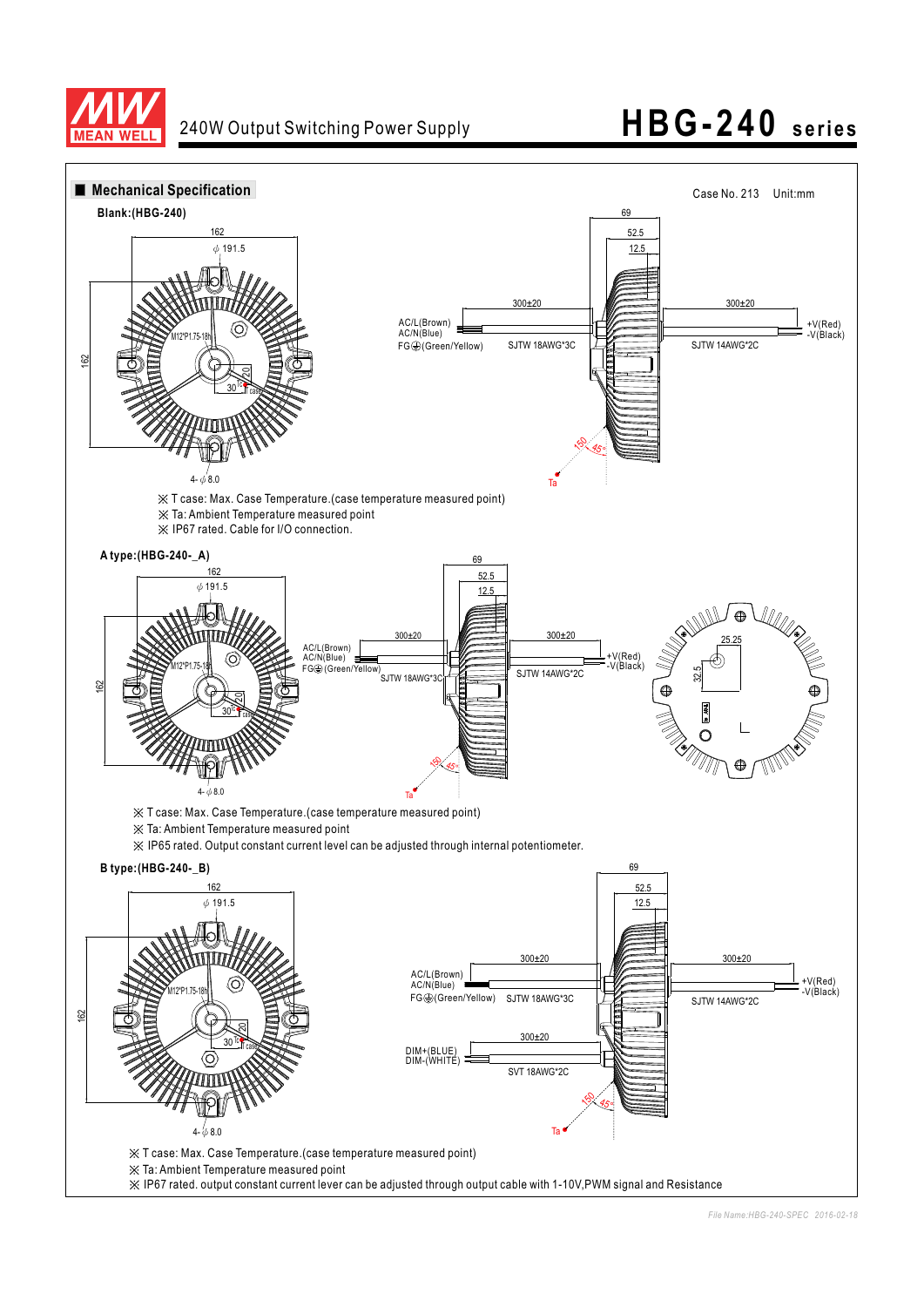



Using a switch and relay can turn ON/OFF the lighting fixture.

 $\circ$  AC/L  $\circ$  AC/N HBG-240 B Type

**Blue** Brown

1. Output constant current level can be adjusted through output cable by connecting a resistance or 1~10Vdc or 10V PWM signal between DIM+ and DIM-.

LED Lighting Fixture

**White** Black Red

DIM- O  $V(-)$  $V(t)$ 

 $\circ$  $\circ$ 

2.The LED lighting fixture can be turned ON/OFF by the switch.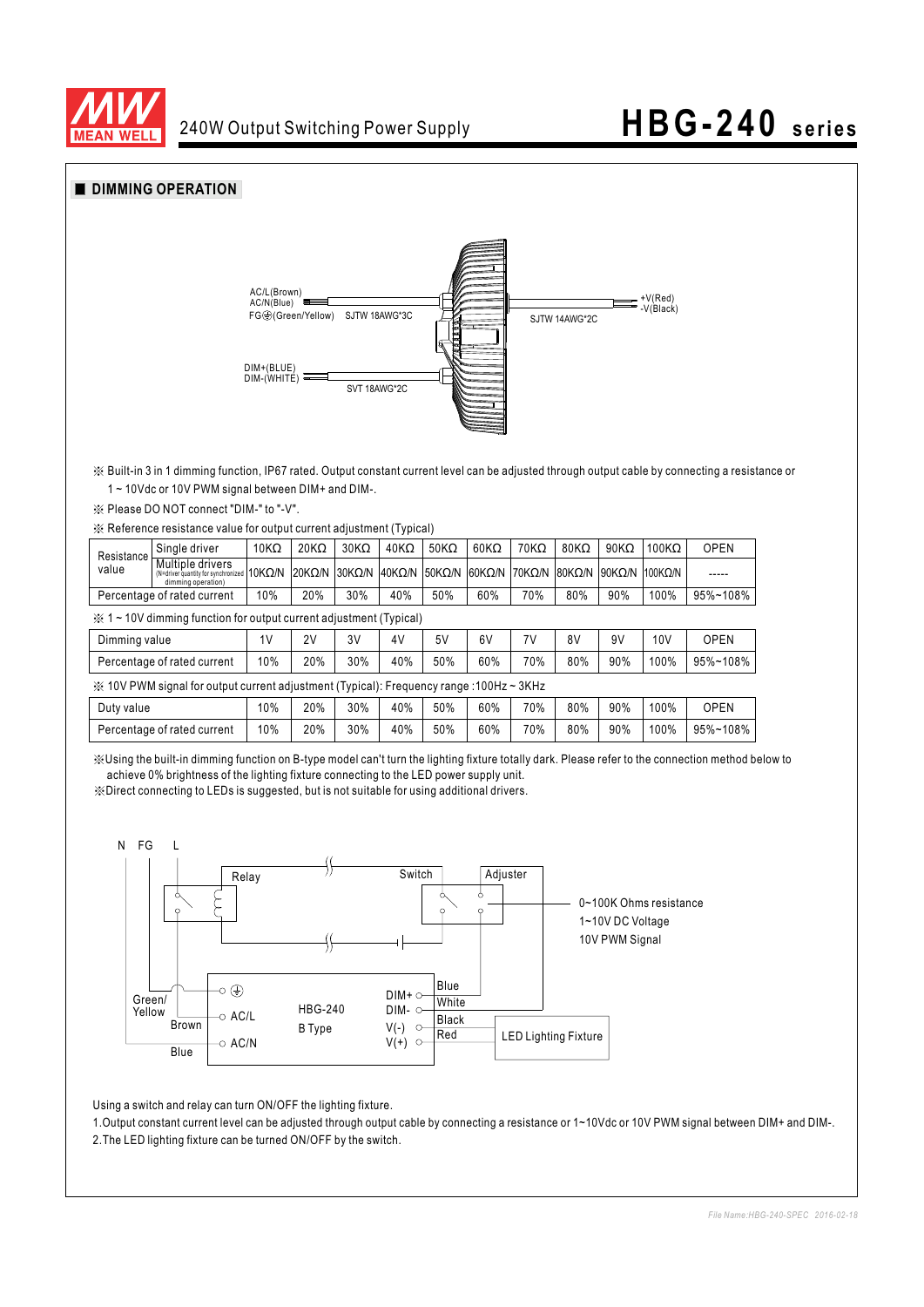

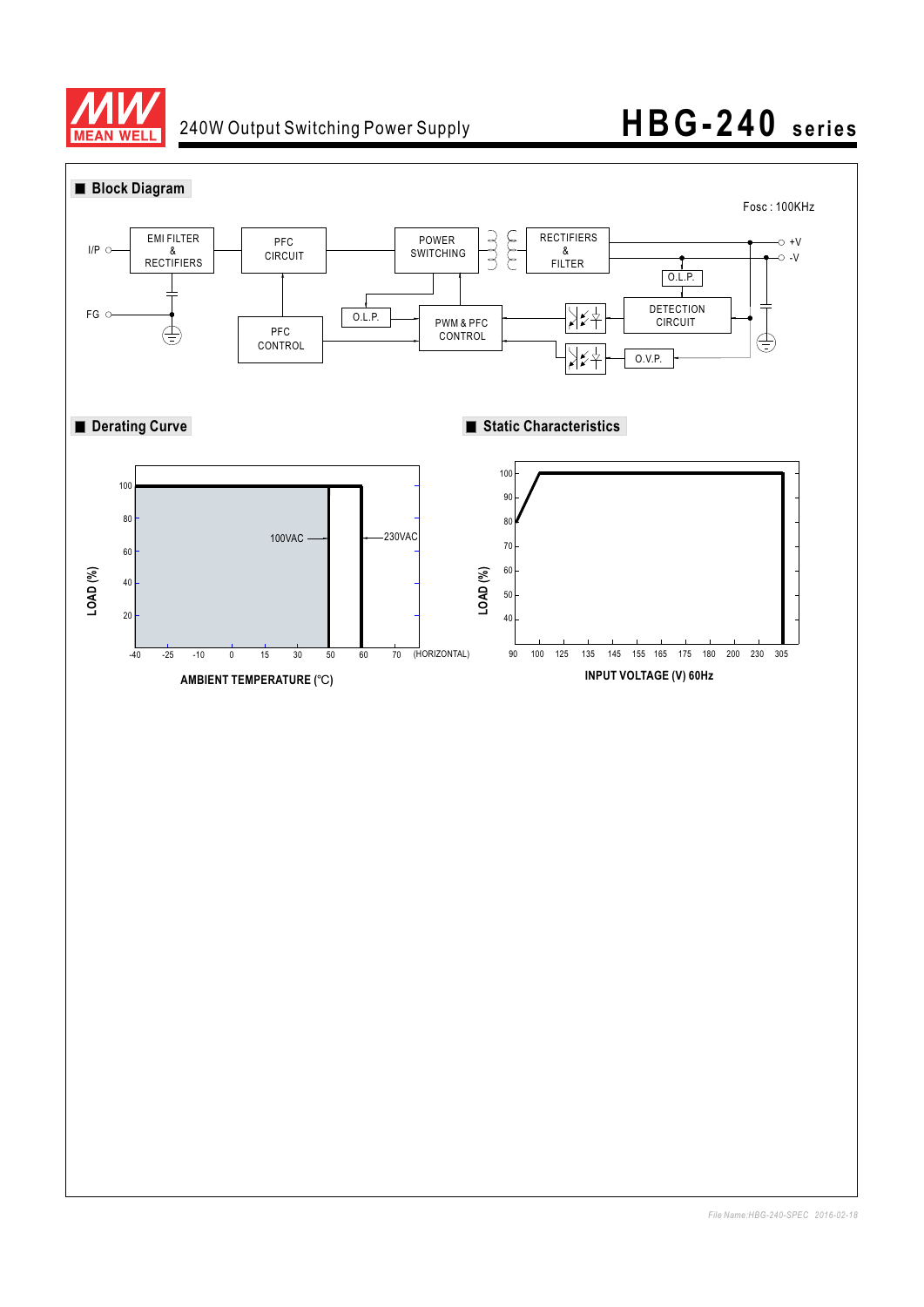



#### **EFFICIENCY vs LOAD (48V Model)**

HBG-240 series possess superior working efficiency that up to 93% can be reached in field applications.



#### **DRIVING METHODS OF LED MODULE**

There are two major kinds of LED drive method "direct drive" and "with LED driver". A typical LED power supply may either work in "constant voltage mode (CV) or constant current mode (CC)" to drive the LEDs. Mean Well's LED power supply with CV+ CC characteristic can be operated at both CV mode (with LED driver, at area (A) and CC mode (direct drive, at area (B).



Typical LED power supply I-V curve

In the constant current region, the highest voltage at the output of the driver depends on the configuration of the end systems.

Should there be any compatibility issues, please contact MEAN WELL.